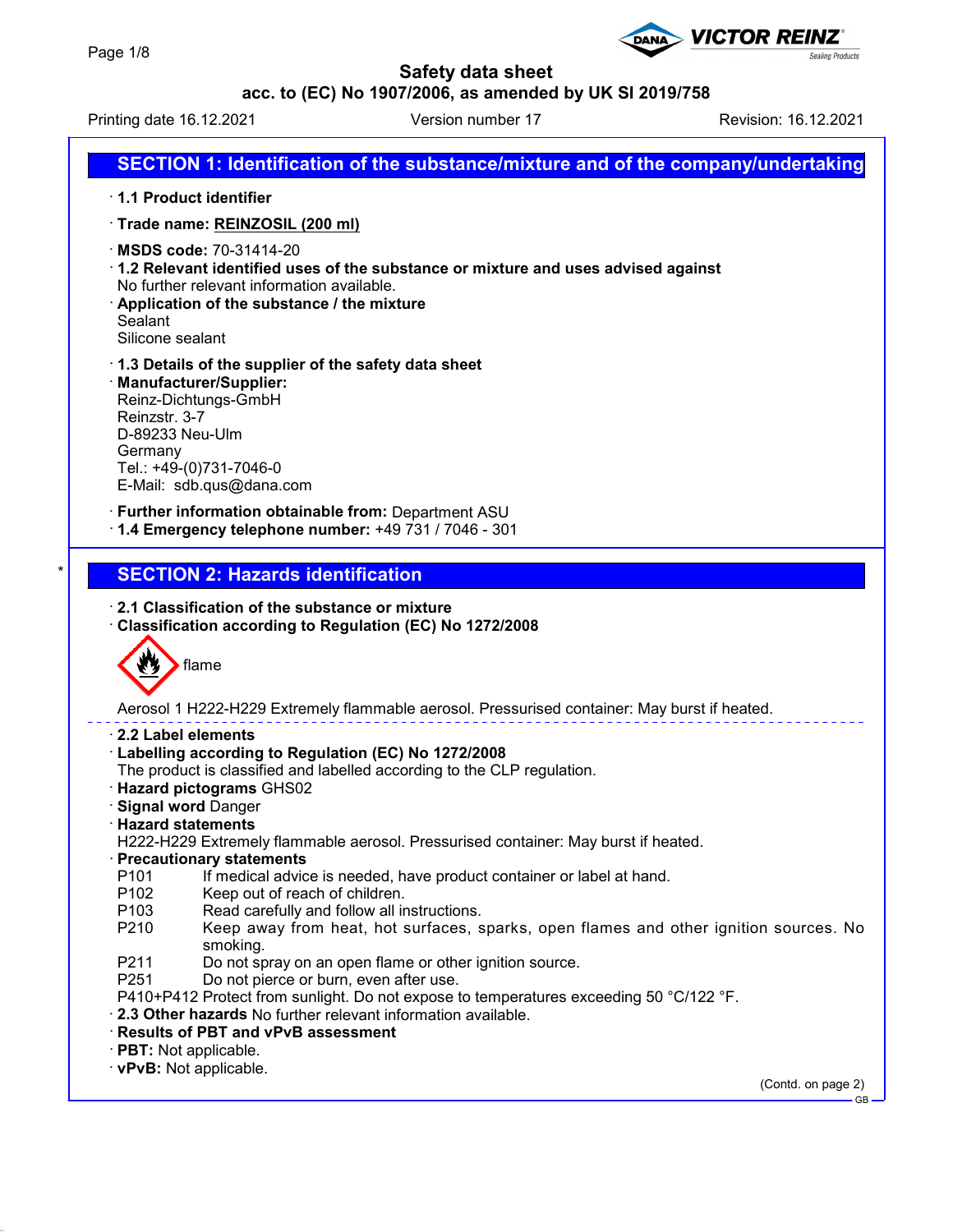# **acc. to (EC) No 1907/2006, as amended by UK SI 2019/758**

Printing date 16.12.2021 Version number 17 Revision: 16.12.2021

**Trade name: REINZOSIL (200 ml)**

(Contd. of page 1)

| 3.2 Chemical characterisation: Mixtures                                              |                                                                                                                             |          |
|--------------------------------------------------------------------------------------|-----------------------------------------------------------------------------------------------------------------------------|----------|
| <b>Description:</b>                                                                  | Polydimethylsiloxane with inorganic fillers and oximosilane as curing agent                                                 |          |
| Packed in: Two-chamber pressure can                                                  |                                                                                                                             |          |
| Inner chamber (discharge):                                                           |                                                                                                                             |          |
|                                                                                      | Polydimethylsiloxane with inorganic fillers and oximosilane as curing agent                                                 |          |
| Outer chamber:                                                                       |                                                                                                                             |          |
| Active substance with propellant                                                     | Propane, butane, isobutane liquid gas mixture according to DIN 51622 as propellant                                          |          |
|                                                                                      |                                                                                                                             |          |
| Dangerous components:<br>CAS: 74-98-6                                                |                                                                                                                             | $1 - 5%$ |
| EINECS: 200-827-9                                                                    | propane                                                                                                                     |          |
| Reg.nr.: 01-2119486944-21-xxxx                                                       | Flam. Gas 1A, H220; Press. Gas (Comp.), H280                                                                                |          |
| CAS: 58190-62-8                                                                      | 2-Pentanone, O,O',O"-(ethenylsilylidyne)trioxime                                                                            | $1 - 5%$ |
| EC number: 700-810-0                                                                 | $\Diamond$ Acute Tox. 4, H302; Eye Irrit. 2, H319                                                                           |          |
| Reg.nr.: 01-2120006148-66-xxxx                                                       |                                                                                                                             |          |
| CAS: 106-97-8                                                                        | butane, pure                                                                                                                | $1 - 5%$ |
| EINECS: 203-448-7                                                                    | Flam. Gas 1A, H220; Press. Gas (Comp.), H280                                                                                |          |
| Reg.nr.: 01-2119474691-32-xxxx                                                       |                                                                                                                             |          |
| CAS: 128446-60-6                                                                     | 3-Aminopropyl(methyl)silsesquioxane, ethoxy-terminated                                                                      | $1 - 5%$ |
|                                                                                      |                                                                                                                             |          |
|                                                                                      | Flam. Liq. 3, H226; $\Diamond$ Skin Irrit. 2, H315; Eye Irrit. 2, H319                                                      |          |
|                                                                                      |                                                                                                                             |          |
|                                                                                      |                                                                                                                             |          |
|                                                                                      | For the wording of the listed hazard phrases refer to section 16.                                                           |          |
| CAS: 623-40-5                                                                        | While curing the following substances are formed and released by a reaction with atmospheric humidity:<br>2-Pentanone oxime |          |
| ELINCS: 484-470-6                                                                    |                                                                                                                             |          |
| Reg.nr.: 01-2119980079-27-xxxx                                                       | Acute Tox. 4, H302; Eye Irrit. 2, H319; Aquatic Chronic 3, H412                                                             |          |
|                                                                                      |                                                                                                                             |          |
| <b>SECTION 4: First aid measures</b>                                                 |                                                                                                                             |          |
|                                                                                      |                                                                                                                             |          |
| $\cdot$ SVHC -<br>· Additional information:<br>4.1 Description of first aid measures |                                                                                                                             |          |
|                                                                                      | General information: Take affected persons out into the fresh air.                                                          |          |
| <b>After skin contact:</b>                                                           | After inhalation: Supply fresh air; consult doctor in case of complaints.                                                   |          |
|                                                                                      | Remove from the skin using a cloth or paper. Then clean with water and soap.                                                |          |
| If skin irritation continues, consult a doctor.                                      |                                                                                                                             |          |
|                                                                                      | . After eye contact: Rinse opened eye for several minutes under running water. Then consult a doctor.                       |          |
| · After swallowing:                                                                  |                                                                                                                             |          |
| Rinse out mouth and then drink plenty of water.                                      |                                                                                                                             |          |
|                                                                                      | Do not induce vomiting; call for medical help immediately.                                                                  |          |
|                                                                                      | Information for doctor: No further relevant information available.                                                          |          |
|                                                                                      | 4.2 Most important symptoms and effects, both acute and delayed                                                             |          |
| No further relevant information available.                                           |                                                                                                                             |          |
| No further relevant information available.                                           | $\cdot$ 4.3 Indication of any immediate medical attention and special treatment needed                                      |          |

**DANA**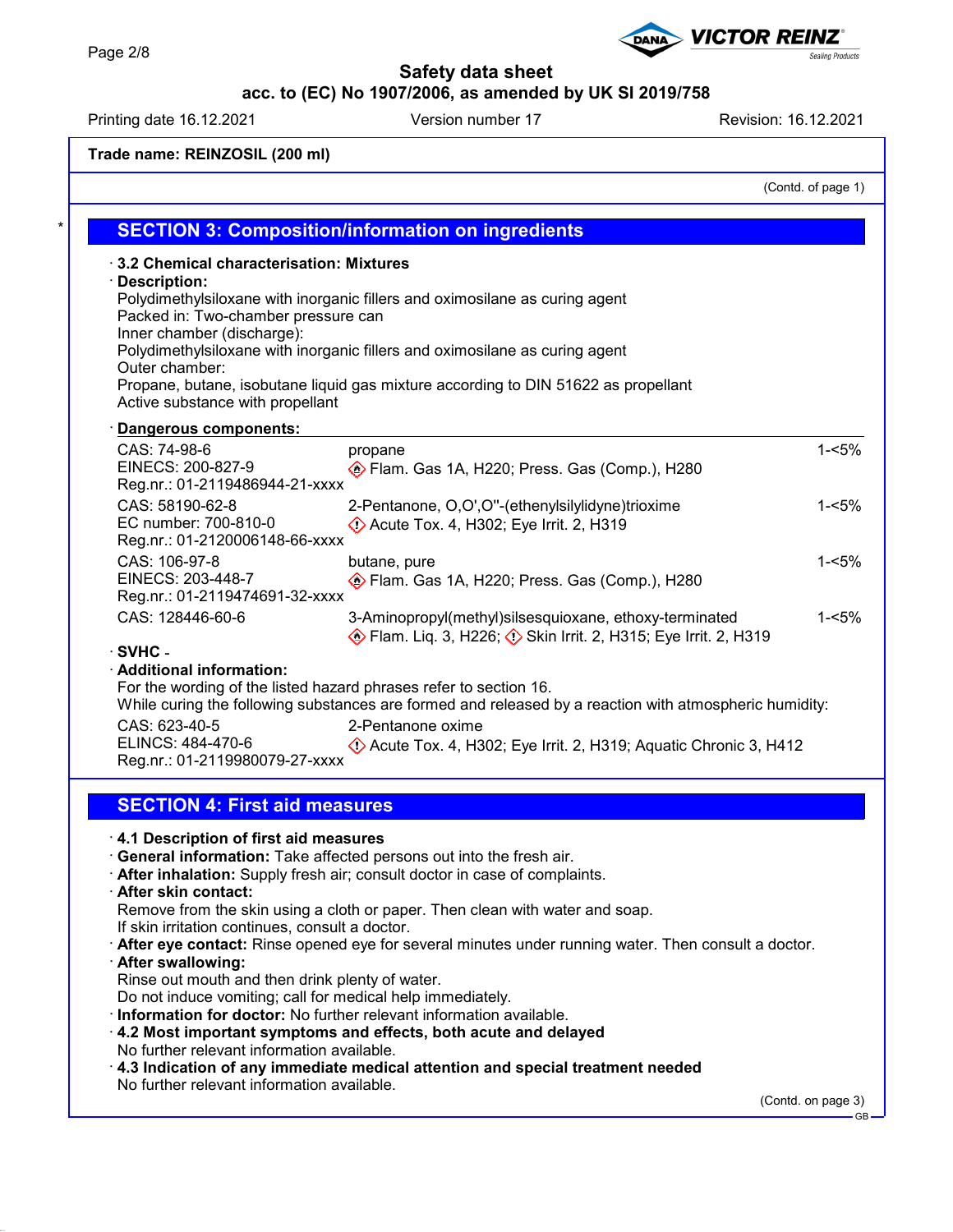## **acc. to (EC) No 1907/2006, as amended by UK SI 2019/758**

Printing date 16.12.2021 **Version number 17** Revision: 16.12.2021

**VICTOR REINZ** 

**Trade name: REINZOSIL (200 ml)**

(Contd. of page 2)

**Sealing Products** 

## **SECTION 5: Firefighting measures**

### · **5.1 Extinguishing media**

· **Suitable extinguishing agents:**

Use fire extinguishing methods suitable to surrounding conditions.

- CO2, powder or water spray. Fight larger fires with water spray or alcohol resistant foam.
- · **5.2 Special hazards arising from the substance or mixture** No further relevant information available.
- · **5.3 Advice for firefighters**
- · **Protective equipment:** Wear self-contained respiratory protective device.

### **SECTION 6: Accidental release measures**

- · **6.1 Personal precautions, protective equipment and emergency procedures** Wear protective equipment. Keep unprotected persons away. Ensure adequate ventilation.
- · **6.2 Environmental precautions:** No special measures required.
- · **6.3 Methods and material for containment and cleaning up:** Ensure adequate ventilation. Pick up mechanically.

Dispose of the material collected according to regulations.

· **6.4 Reference to other sections**

By a reaction with atmospheric humidity by-products are released. See chapter 8.

### **SECTION 7: Handling and storage**

- · **7.1 Precautions for safe handling** Ensure good ventilation/exhaustion at the workplace.
- · **Information about fire and explosion protection:** No special measures required.
- · **7.2 Conditions for safe storage, including any incompatibilities**
- · **Storage:**
- · **Requirements to be met by storerooms and receptacles:** No special requirements.
- · **Information about storage in one common storage facility:** Not required.
- · **Further information about storage conditions:**
- Store in cool, dry conditions in well sealed receptacles.
- Protect from heat and direct sunlight.
- · **7.3 Specific end use(s)** No further relevant information available.

### **SECTION 8: Exposure controls/personal protection**

#### · **8.1 Control parameters**

- · **Additional information about design of technical facilities:** No further data; see item 7.
- · **Ingredients with limit values that require monitoring at the workplace:**

The product does not contain any relevant quantities of materials with critical values that have to be monitored at the workplace.

### **CAS: 106-97-8 butane, pure**

WEL Short-term value: 1810 mg/m<sup>3</sup>, 750 ppm

- Long-term value:  $1450$  mg/m<sup>3</sup>, 600 ppm
	- Carc (if more than 0.1% of buta-1.3-diene)

### · **Additional Occupational Exposure Limit Values for possible hazards during processing:**

While curing the following substances are formed and released by a reaction with atmospheric humidity: 2-Pentanonoxime (CAS 623-40-5)

(Contd. on page 4)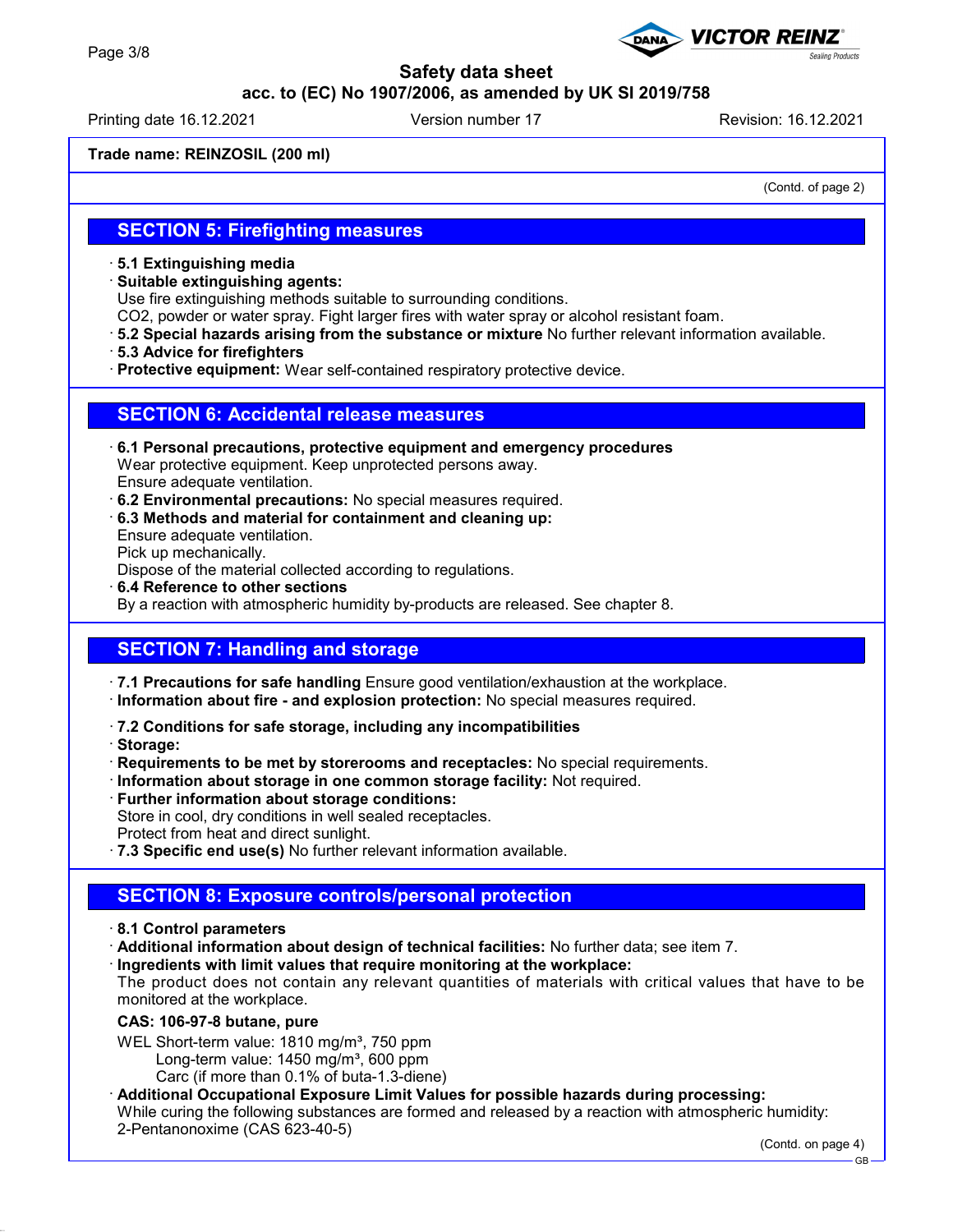# **acc. to (EC) No 1907/2006, as amended by UK SI 2019/758**

Printing date 16.12.2021 Version number 17 Revision: 16.12.2021

Sealing Products

**VICTOR REINZ®** 

DANA

| Trade name: REINZOSIL (200 ml)                                                                              |                              |                    |
|-------------------------------------------------------------------------------------------------------------|------------------------------|--------------------|
|                                                                                                             |                              | (Contd. of page 3) |
| Additional information: The lists valid during the making were used as basis.                               |                              |                    |
| 8.2 Exposure controls                                                                                       |                              |                    |
| · Personal protective equipment:                                                                            |                              |                    |
| General protective and hygienic measures:                                                                   |                              |                    |
| The usual precautionary measures are to be adhered to when handling chemicals.                              |                              |                    |
| Keep away from foodstuffs, beverages and feed.                                                              |                              |                    |
| Avoid contact with the eyes and skin.<br>Do not inhale gases / fumes / aerosols.                            |                              |                    |
| Wash hands before breaks and at the end of work.                                                            |                              |                    |
| Do not eat, drink, smoke or sniff while working.                                                            |                              |                    |
| <b>Respiratory protection:</b>                                                                              |                              |                    |
| For further guidance,                                                                                       |                              |                    |
| please refer to HSE HSG53 "Respiratory Protective Equipment at work - A Practical Guide".                   |                              |                    |
| Not necessary if room is well-ventilated.                                                                   |                              |                    |
| Use suitable respiratory protective device in case of insufficient ventilation.<br>Filter AX                |                              |                    |
| · Protection of hands:                                                                                      |                              |                    |
| The glove material has to be impermeable and resistant to the product/ the substance/ the preparation.      |                              |                    |
| Due to missing tests no recommendation to the glove material can be given for the product/ the preparation/ |                              |                    |
| the chemical mixture.                                                                                       |                              |                    |
| Selection of the glove material on consideration of the penetration times, rates of diffusion and the       |                              |                    |
| degradation                                                                                                 |                              |                    |
| · Material of gloves Not applicable.<br>· Penetration time of glove material Not applicable.                |                              |                    |
| Eye protection: Safety glasses                                                                              |                              |                    |
| · Body protection:                                                                                          |                              |                    |
|                                                                                                             |                              |                    |
|                                                                                                             |                              |                    |
| Protective work clothing                                                                                    |                              |                    |
|                                                                                                             |                              |                    |
|                                                                                                             |                              |                    |
| <b>SECTION 9: Physical and chemical properties</b>                                                          |                              |                    |
|                                                                                                             |                              |                    |
| 9.1 Information on basic physical and chemical properties                                                   |                              |                    |
| <b>General Information</b>                                                                                  |                              |                    |
| · Appearance:                                                                                               |                              |                    |
| Form:                                                                                                       | Pasty                        |                    |
| <b>Colour:</b><br>Odour:                                                                                    | Anthracite<br>Characteristic |                    |
|                                                                                                             |                              |                    |
| · pH-value:                                                                                                 |                              |                    |
| Melting point/freezing point:                                                                               | Undetermined.                |                    |
| Initial boiling point and boiling range: Not applicable.                                                    |                              |                    |
| · Flash point:                                                                                              | >151 °C                      |                    |
|                                                                                                             |                              |                    |

· **Decomposition temperature:** Not determined.

**Density at 20 °C:** 1.07 g/cm<sup>3</sup>

· **Auto-ignition temperature:** Product is not selfigniting.

· **Explosive properties:** Product does not present an explosion hazard.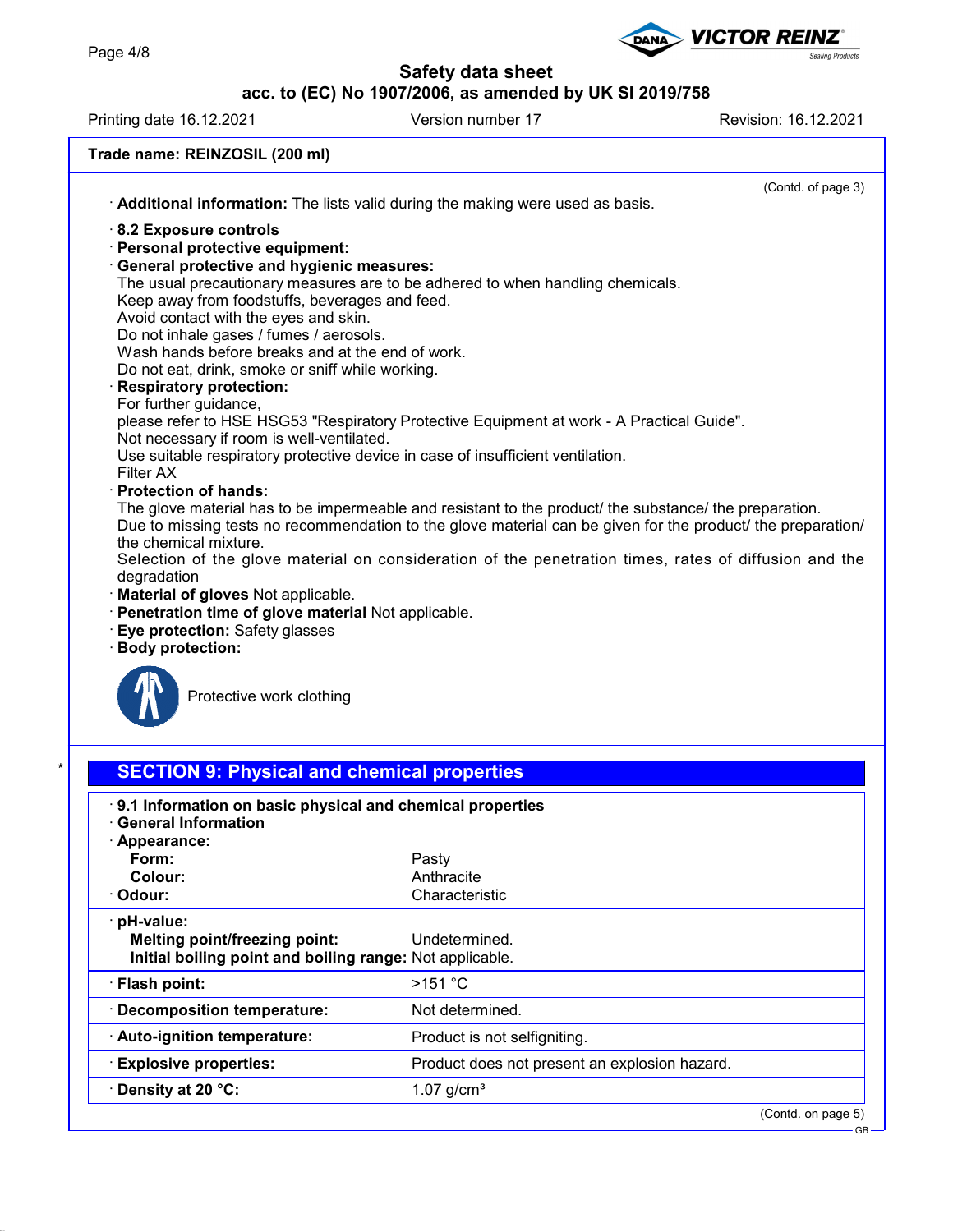# **acc. to (EC) No 1907/2006, as amended by UK SI 2019/758**

Printing date 16.12.2021 **Version number 17** Revision: 16.12.2021

**Sealing Products** 

**VICTOR REINZ** 

|                                                   | (Contd. of page 4)                         |
|---------------------------------------------------|--------------------------------------------|
| <b>Solubility in / Miscibility with</b><br>water: | Immiscible / difficult to mix.             |
| <b>Solvent content:</b><br>VOC (EU)<br>VOC (EC)   | $0.4$ g/l<br>0.04%                         |
| 9.2 Other information                             | No further relevant information available. |

# **SECTION 10: Stability and reactivity**

- · **10.1 Reactivity** No further relevant information available.
- · **10.2 Chemical stability**
- · **Thermal decomposition / conditions to be avoided:** No decomposition if used according to specifications.
- · **10.3 Possibility of hazardous reactions** No dangerous reactions known.
- · **10.4 Conditions to avoid** No further relevant information available.
- · **10.5 Incompatible materials:** No further relevant information available.
- · **10.6 Hazardous decomposition products:**
- None if stored according to specifications.

Beginning at approx. 150 °C small amounts of formaldehyde are formed by an oxidative decomposition.

# **SECTION 11: Toxicological information**

- · **11.1 Information on toxicological effects**
- · **Acute toxicity** Based on available data, the classification criteria are not met.
- **LD/LC50 values relevant for classification:** ·
- **CAS: 58190-62-8 2-Pentanone, O,O',O''-(ethenylsilylidyne)trioxime**
- Oral LD50 1,000-2,000 mg/kg (rat)
- · **Primary irritant effect:**
- · **Skin corrosion/irritation** Slight irritation possible.
- · **Serious eye damage/irritation** Slight irritation possible.
- · **Respiratory or skin sensitisation** Based on available data, the classification criteria are not met.
- · **Additional toxicological information:**
- · **CMR effects (carcinogenity, mutagenicity and toxicity for reproduction)**
- · **Germ cell mutagenicity** Based on available data, the classification criteria are not met.
- · **Carcinogenicity** Based on available data, the classification criteria are not met.
- · **Reproductive toxicity** Based on available data, the classification criteria are not met.
- · **STOT-single exposure** Based on available data, the classification criteria are not met.
- · **STOT-repeated exposure** Based on available data, the classification criteria are not met.
- · **Aspiration hazard** Based on available data, the classification criteria are not met.

# **SECTION 12: Ecological information**

- · **12.1 Toxicity**
- **Aquatic toxicity:** ·

# **CAS: 58190-62-8 2-Pentanone, O,O',O''-(ethenylsilylidyne)trioxime**

EC50/48 h >100 mg/L (daphnia magna)

- · **12.2 Persistence and degradability** No further relevant information available.
- · **Other information:** The product is not biodegradable.
- · **12.3 Bioaccumulative potential** No further relevant information available.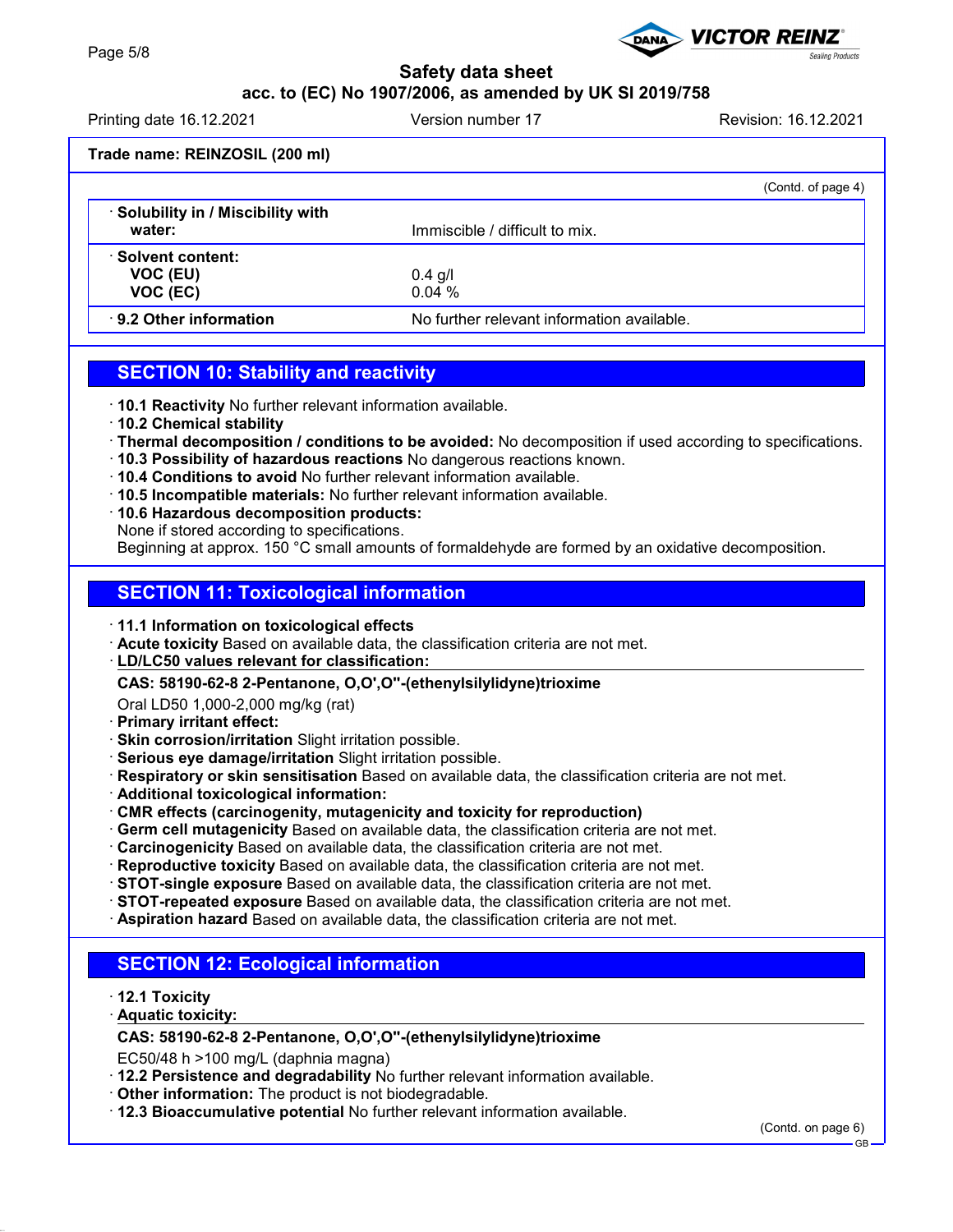# **acc. to (EC) No 1907/2006, as amended by UK SI 2019/758**

Printing date 16.12.2021 **Version number 17** Nevision: 16.12.2021

**VICTOR REINZ®** 

### **Trade name: REINZOSIL (200 ml)**

(Contd. of page 5)

**Sealing Products** 

· **12.4 Mobility in soil** No further relevant information available.

# · **12.5 Results of PBT and vPvB assessment**

· **PBT:** Not applicable.

# · **vPvB:** Not applicable.

· **12.6 Other adverse effects** No further relevant information available.

## **SECTION 13: Disposal considerations**

#### · **13.1 Waste treatment methods**

#### · **Recommendation**

Pressurized container: protect from sunlight and do not expose to temperatures exceeding 50°C. Do not pierce or burn, even after use.

Cured product can be deposited together with domestic waste. Observe the specific related regulations of local authorities.

#### **European waste catalogue** ·

08 04 10 waste adhesives and sealants other than those mentioned in 08 04 09

16 05 05 gases in pressure containers other than those mentioned in 16 05 04

HP 3 Flammable

#### · **Uncleaned packaging:**

#### · **Recommendation:**

Empty packages totally (without drops or grains, cleaned with a spatula). Under observation of the relevant local respectively national regulations re-use or recycling is preferred.

| <b>SECTION 14: Transport information</b>                                    |                                                                  |
|-----------------------------------------------------------------------------|------------------------------------------------------------------|
| 14.1 UN-Number<br>· ADR, IMDG, IATA                                         | <b>UN1950</b>                                                    |
| 14.2 UN proper shipping name<br>$\cdot$ ADR<br>$\cdot$ IMDG<br>$\cdot$ IATA | 1950 DRUCKGASPACKUNGEN<br><b>AEROSOLS</b><br>AEROSOLS, flammable |
| 14.3 Transport hazard class(es)                                             |                                                                  |
| $\cdot$ ADR                                                                 |                                                                  |
| · Class                                                                     | 2 5F Gases.                                                      |
| · Label                                                                     | 2.1                                                              |
| · IMDG, IATA                                                                |                                                                  |
| · Class                                                                     | 2.1 Gases.                                                       |
| · Label                                                                     | 2.1                                                              |
|                                                                             | (Contd. on page 7)                                               |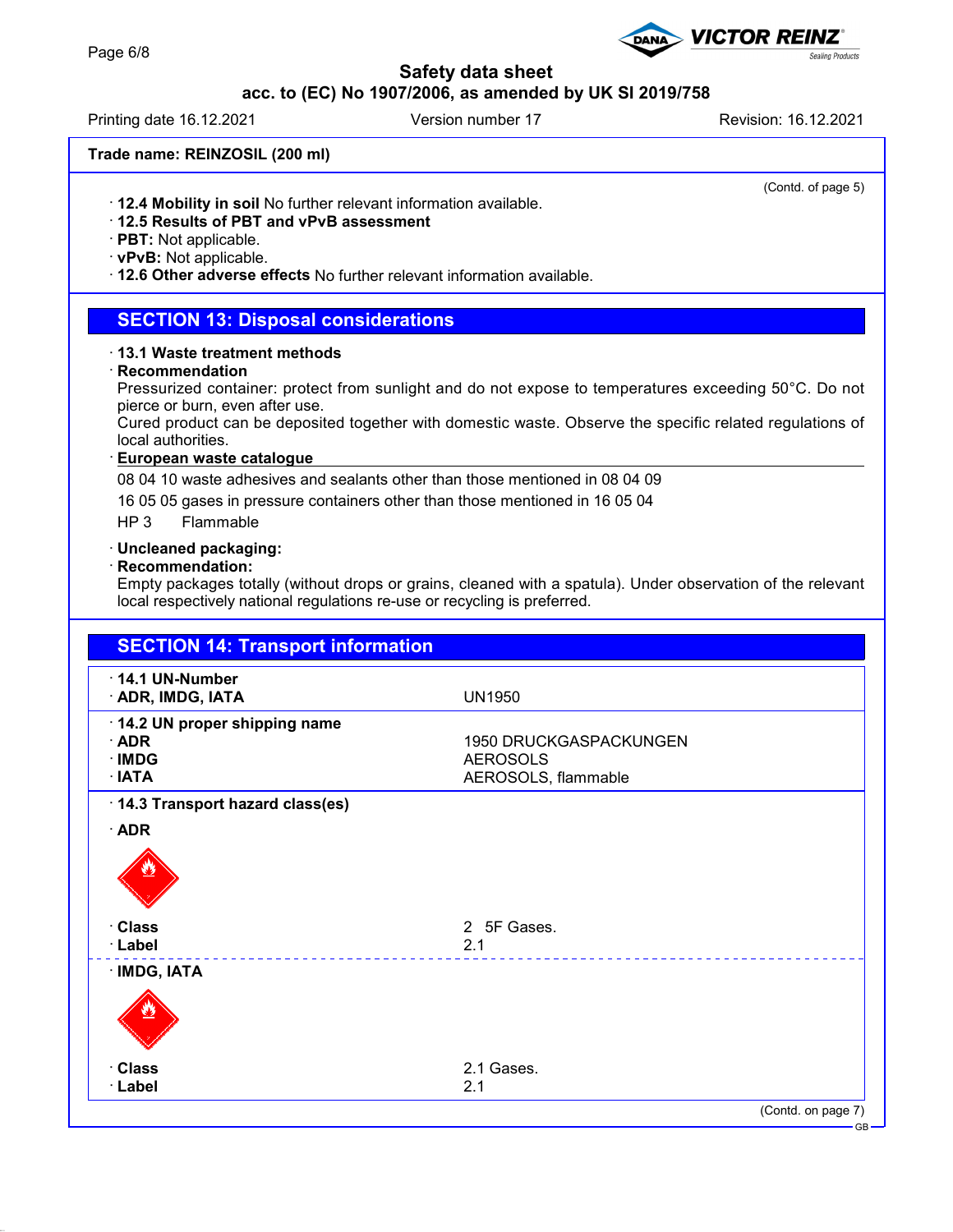# **acc. to (EC) No 1907/2006, as amended by UK SI 2019/758**

Printing date 16.12.2021 **Version number 17** Revision: 16.12.2021

**VICTOR REINZ** 

**Trade name: REINZOSIL (200 ml)** (Contd. of page 6) · **14.4 Packing group** · **ADR, IMDG, IATA** Void · **14.5 Environmental hazards:** · **Marine pollutant:** No **14.6 Special precautions for user** Warning: Gases. · **Hazard identification number (Kemler code):** - · **EMS Number:** F-D,S-U **Stowage Code** SW1 Protected from sources of heat. SW22 For AEROSOLS with a maximum capacity of 1 litre: Category A. For AEROSOLS with a capacity above 1 litre: Category B. For WASTE AEROSOLS: Category C, Clear of living quarters. · **Segregation Code** SG69 For AEROSOLS with a maximum capacity of 1 litre: Segregation as for class 9. Stow "separated from" class 1 except for division 1.4. For AEROSOLS with a capacity above 1 litre: Segregation as for the appropriate subdivision of class 2. For WASTE AEROSOLS: Segregation as for the appropriate subdivision of class 2. · **14.7 Transport in bulk according to Annex II of Marpol and the IBC Code** Not applicable. · **Transport/Additional information:** · **ADR** · **Limited quantities (LQ)** 1L **Excepted quantities (EQ)** Not permitted as Excepted Quantity · **Transport category** 2 · **Tunnel restriction code** D · **IMDG** · **Limited quantities (LQ)** 1L · **Excepted quantities (EQ)** Code: E0 Not permitted as Excepted Quantity · **Remarks:**  $\blacksquare$  **Remarks:**  $\blacksquare$  Special provisions: 63, 190, 277, 327, 344, 959 (3.3) · **IATA** · **Remarks: Constant Constant Constant Constant Constant Constant Constant Constant Constant Constant Constant Constant Constant Constant Constant Constant Constant Constant Constant Constant Constant Constant Constant C** · **UN "Model Regulation":** UN 1950 AEROSOLS, 2.1

# **SECTION 15: Regulatory information**

· **15.1 Safety, health and environmental regulations/legislation specific for the substance or mixture** "EU-CLP" Regulation (EC) No 1272/2008 (OJ L 353, 31.12.2008, p.1) "EU-REACH" Regulation (EC) No 1907/2006 (OJ L 396, 30.12.2006, p.1, with subsequent amendments) COMMISSION REGULATION (EU) 2020/878 of 18 June 2020. 75/324/EEC relating to aerosol dispensers HSE EH40/2005 Workplace Exposure Limits (as amended)

(Contd. on page 8) GB